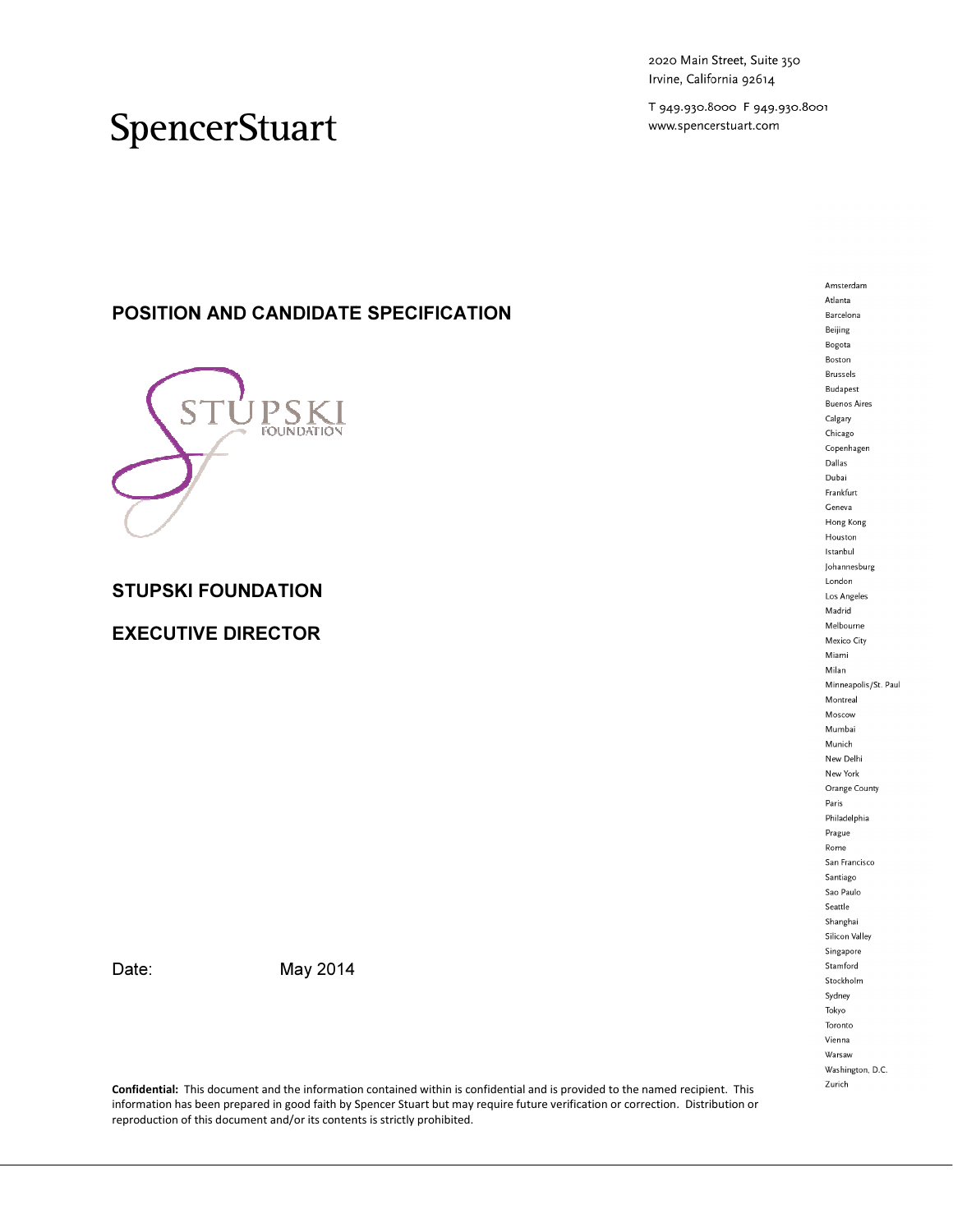### POSITION SPECIFICATION

### About the Stupski Foundation

Created in 1996 by Joyce and Larry Stupski, the Stupski Foundation was originally established with the explicit mission of improving life options for poor and minority children through a focused transformation of public school systems. During its 15-year evolution, as it sought to achieve maximum impact, the Foundation became known as an organization that delivered fresh and bold thinking. As an operating foundation, the Stupski Foundation demonstrated improved student achievement in many of the over 30 districts with which the Foundation partnered. It also generated a large alumni of former employees and public educators who continue to make significant improvements in public education today. However, in 2012, it was decided to transition from an operating foundation to a grant making foundation.

Today the Stupski Foundation is emerging as a completely reimagined, dynamic grant-making entity focused on several compelling social causes. Although the Foundation remains committed to improving the lives of poor children, it will not be supporting K-12 education reform efforts. The board of directors and founder are beginning to outline areas of interest – examples being death with dignity, hunger within the United States, and improving the life options of poor children – with the understanding that these may change or evolve as the Foundation develops. The current intent is to focus on nonprofit organizations with a presence in the Bay Area and Hawaii. F Funded by a \$250 million endowment, the Stupski Foundation intends to spend down its assets over the next 15 to 20 years.

The Stupski Foundation's founder and Chairman, Joyce Stupski, is inspired by a lifelong passion for the underserved. Joyce is wholly committed and excited by the launch of the new foundation.

### The Opportunity

The Stupski Foundation has the flexibility and nimbleness to think and act creatively in pursuit of a range of activities that align with its mission. The Foundation environment will be entrepreneurial and one that is wholly committed to achieving on-the-ground impact and results through innovative and sustainable approaches to grant making. As a consequence, the Executive Director will be responsible for coordinating the interaction of forces contributing to change, and will have the willingness to address sensitive topics, recognize risks, identify opportunities that may not be immediately obvious, and partner with those who bring subject expertise to the discussion. The Executive Director, along with the founder, will have the opportunity to build a small but powerful team and develop the strategy plan from the ground d up.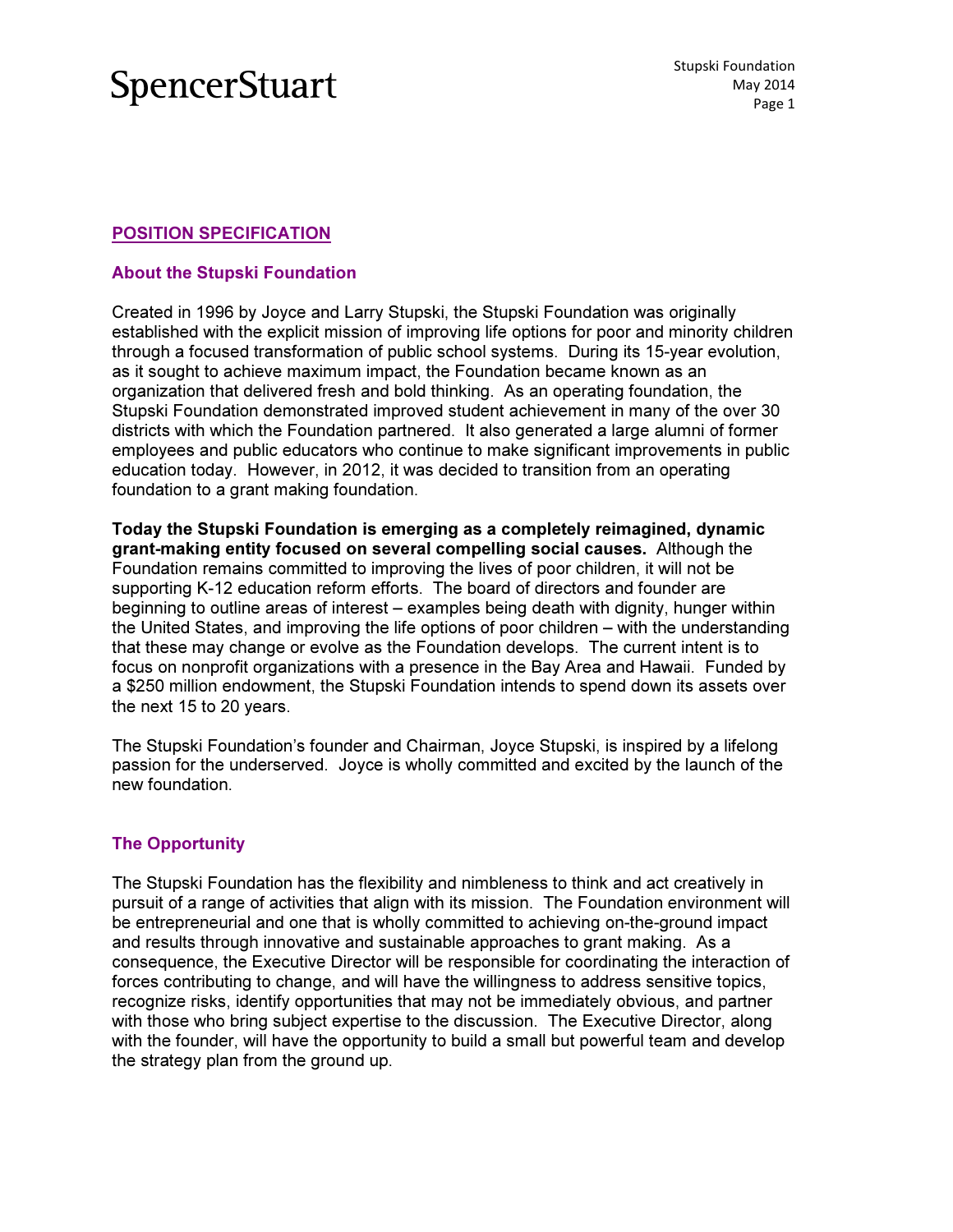### Position Summary

The Executive Director (ED) will be a key leader of the Foundation and instrumental in supporting and advancing its mission. The position will report to the board of directors and will collaborate with the founder to develop and execute program strategy. The ED will manage a portfolio of relationships, grants and strategic program workflow and be the primary interface with grant seekers. The candidate will be a generalist who possesses the skills to plan strategically, identify areas related to the mission where the Foundation can have maximum impact.

### Key Responsibilities:

- In collaboration with the founder, board and soon to be hired staff, help shape grant-making strategies.
- Hire, develop and manage a small but talented program staff, and manage outside consultants.
- Develop annual goals, corresponding activities, indicators of success, and a budget as part of the Foundation's annual planning and budgeting cycle.
- Manage and monitor all grants and grantee relationships on behalf of the Foundation. • Manage and monitor all grants and grantee relationships on behalf of the<br>Foundation.<br>• Develop key relationships that support the work of the Foundation.<br>• Stay informed on current research, policies, activities, and tre
- Develop key relationships that support the work of the Foundation.
- priorities of the Foundation.
- Periodically review, assess and update the Foundation's strategy and approach, as well as the Foundation's optimal role, based on lessons learned, including new and emerging research.
- Provide regular updates and briefings to the founder and board of directors.
- Maintain familiarity with relevant IRS rules and regulations pertaining to grantmaking and materials.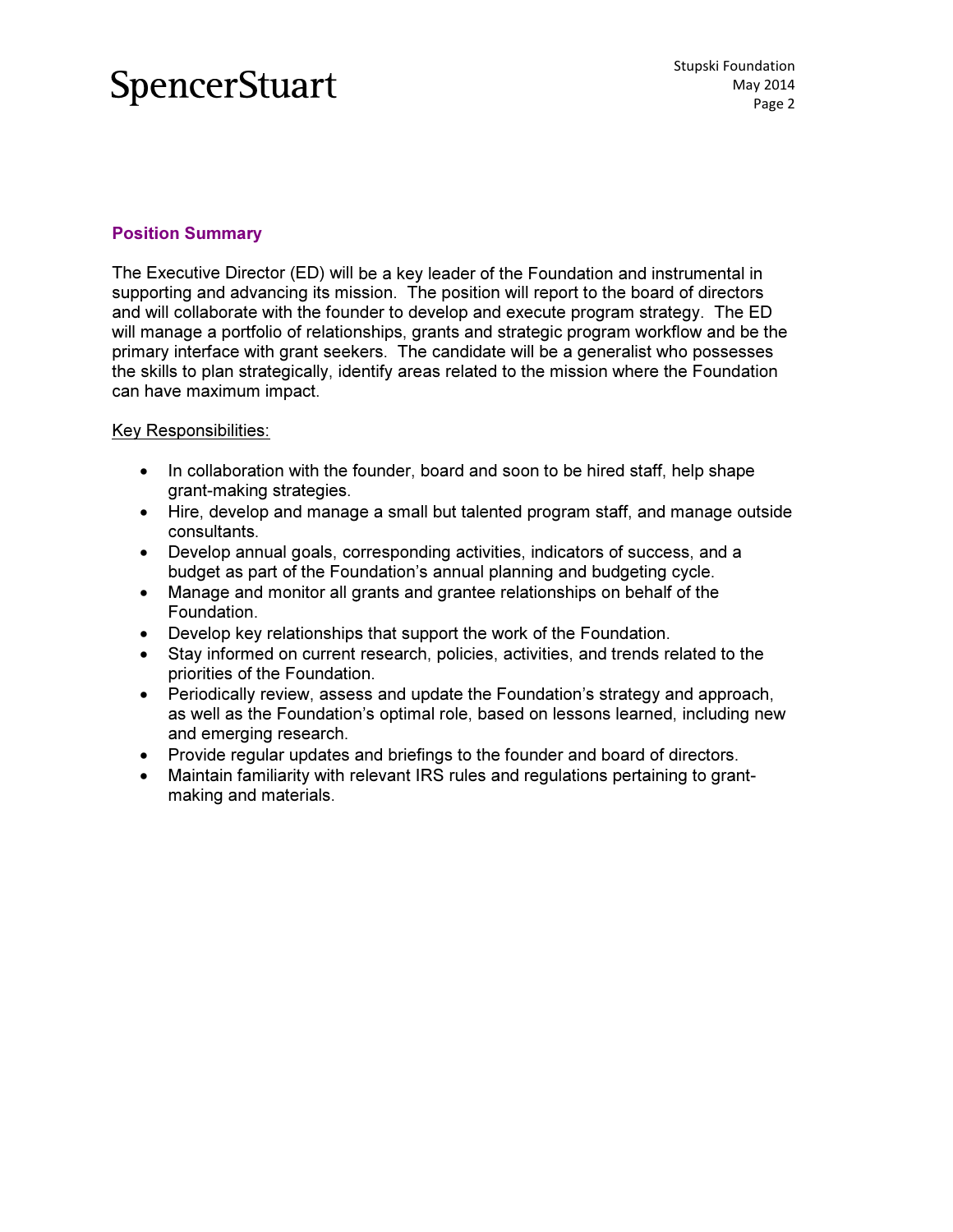### <u>CANDIDATE SPECIFICATION: KEY SELECTION CRITERIA</u>

### Ideal Experience

The Stupski Foundation is seeking an individual who has the ability to help define and lead a mission-driven organization with vision, creativity, and a strong commitment to the stewardship of the Foundation's goals in partnership with the founder and the board.

Desirable experience includes:

- A minimum of five to ten years in a management role within a grant making foundation, ideally with experience working with a living donor
- Operational or executive oversight of an organization that has successfully leveraged its mission
- A background in philanthropy and/or the nonprofit sector that demonstrates a deep knowledge of what it takes to build and expand innovative programming
- Strategically investing funds to grantees with a high degree of accountability
- A proven record of building high caliber teams, both internally and externally
- Working and partnering with outside consultants as intermediaries for grant funding
- Translating communication into succinct and effective written and spoken messages

### Critical Competencies for Suc cess

#### Intellectual Leadership

As the Foundation's philanthropic advocate, the Executive Director will provide strategic thought partnership to the Foundation's founder and board in evaluating requests for support from grantees. He or she will be adept at looking beyond what is immediately presented for opportunities to maximize impact, taking and supporting calculated risks where appropriate, and encouraging the creative role grantees should play in order to optimally serve their chosen sectors.

The Executive Director will exhibit a leadership style that is driven by active inquiry and learning, an intellect that evolves and thrives by creatively synthesizing ideas and input from multiple sources, and the ability to recognize excellence. The Executive Director will engage on substantive issues with the founder, board, and staff of the Foundation, as well as with grantee organizations and domain experts. He or she must be comfortable considering multiple points of view, encouraging constructive discussion to determine which issues should be addressed, and integrating them as appropriate to drive innovation and progress.

### Partnership and Engagement

The Executive Director will possess an engaging personal presence and the which issues should be addressed, and integrating them as appropriate to drive<br>innovation and progress.<br>**Partnership and Engagement**<br>The Executive Director will possess an engaging personal presence and the<br>communication s